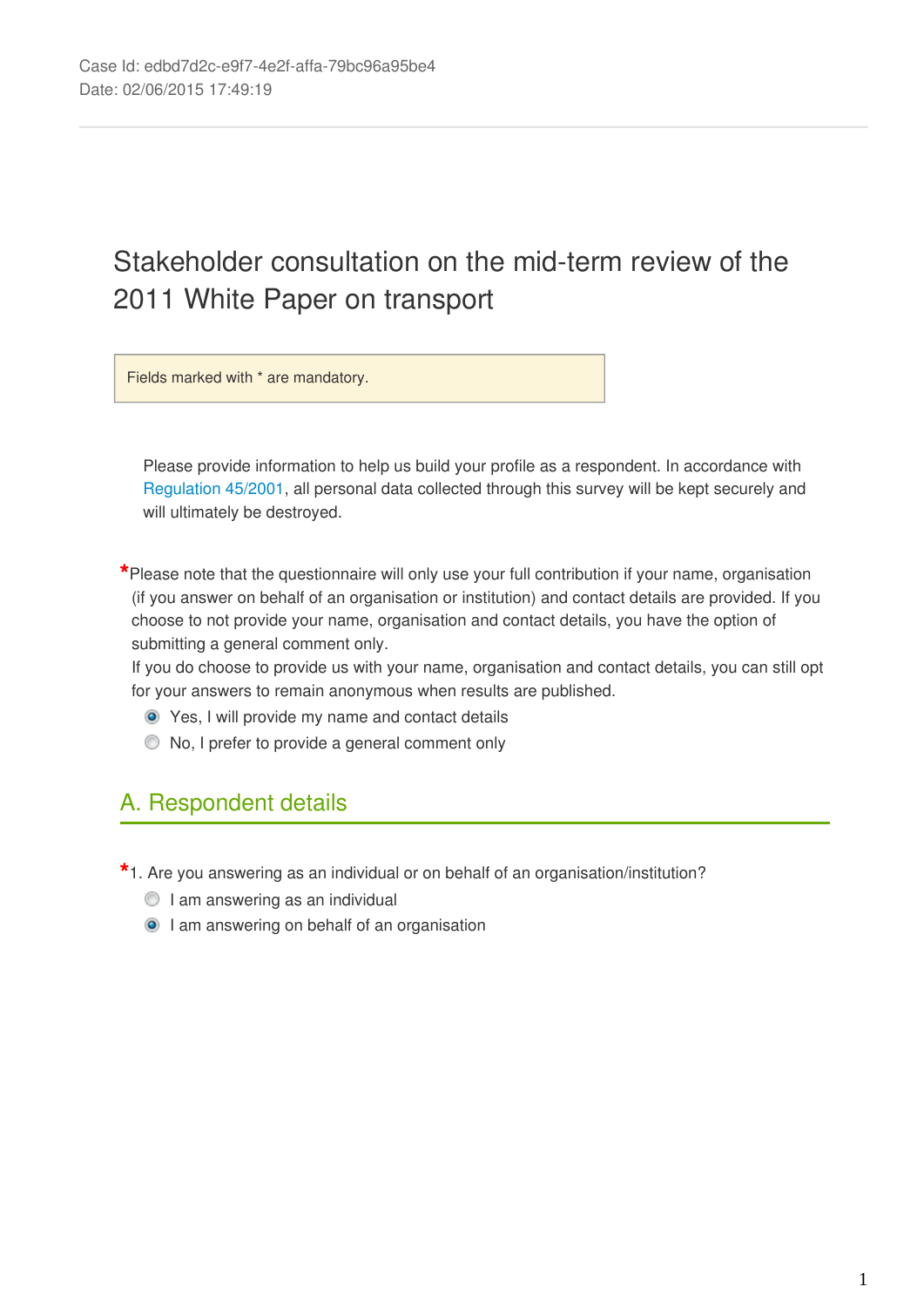- **\***2. Please specify your main field of activity
	- **Individual citizen**
	- $\bullet$  National public authority
	- Central public authority
	- **C** Local public authority
	- **Private company**
	- Consultancy
	- **O** International organisation
	- Workers organisation/association/ trade union
	- **Industry association**
	- Other interest group organisation/ association
	- **C** Research organisation/university
	- Other (please specify)

**\***4. Please indicate whether the organisation/company you represent deals primarily with transport issues:

<sup>O</sup> Yes

© No

**\***5. Main transport area(s) represented:

- oad transport
- $\blacksquare$  rail transport
- $\Box$  maritime transport
- inland waterways transport
- air transport
- $\sqrt{ }$  urban transport
- $\Box$  transport logistics services
- $\Box$  manufacturing of transport equipment
- **multimodal/all transport modes**
- $\Box$  Other (please specify)

#### **\***6. Transport segment represented:

*between 1 and 2 choices*

- **v** passenger transport
- $\Box$  freight transport

**\***7. Please provide your country of residence/establishment:

*If answering as an individual, please provide your place of residence.*

*If answering on behalf of an organisation/institution, please provide the place of establishment of the organisation/institution.*

France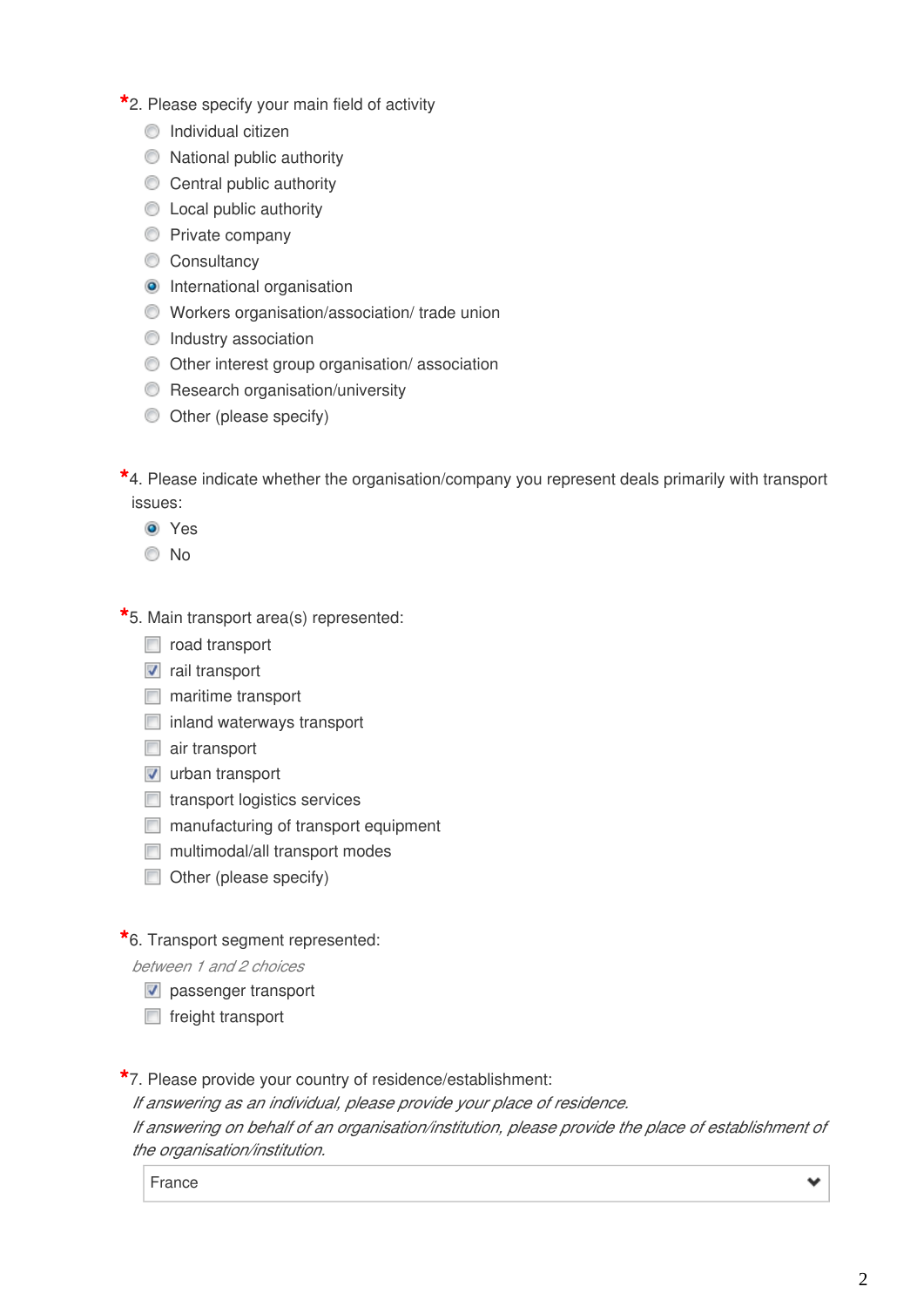**\***8. Can you please identify which organisation or association you represent?

European Metropolitan Transport Authorities

**\***9. Please indicate if your organisation is registered in the [Transparency Register](http://europa.eu/transparency-register/index_en.htm) of the European Commission.

<sup>O</sup> Yes

© No

**\***9.1. Please enter your registration number in the Transparency Register

*(numbers only)*

31315981760220

#### **\***10. First name

Ruud

#### **\***11. Last name

van der Ploeg

#### **\***12. Address

41 rue de Chateaudun, 75009

### **\***13. City

Paris

#### **\***14. Email address

ruud.vanderploeg@emta.com

**\***16. May the Commission contact you, in case further details on the submitted information in this questionnaire are required?

Yes

No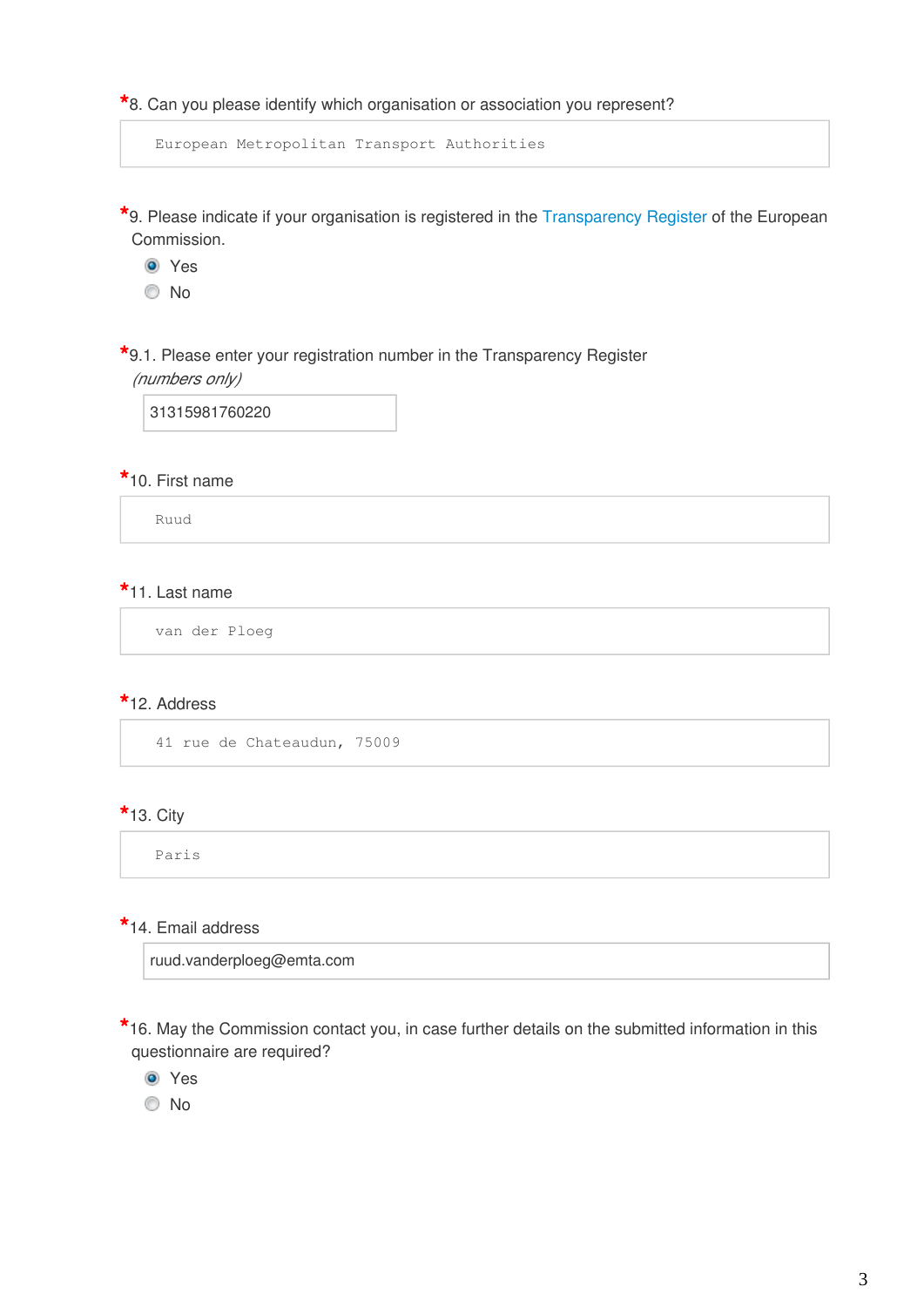**\***15. Contributions received from this survey may be published on the European Commission's website, with the identity of the contributor. Do you agree to your contribution being published under your name?

- My contribution may be published under the name indicated
- My contribution may be published but should be kept anonymous
- $\bullet$  I do not wish any of my contributions to be published

## B. Analysis of the situation

1. The aim of this section is to obtain stakeholders' views on the most important challenges affecting the transport sector in the EU.

How do you rate the importance of the challenges for the transport sector in the EU in the upcoming years?

|                                         | Not at all<br>important | Slightly<br>important | Fairly<br>important | Very<br>important | <b>No</b><br>opinion |
|-----------------------------------------|-------------------------|-----------------------|---------------------|-------------------|----------------------|
| Oil dependency                          | ⊙                       | ⊙                     | ⊙                   | $\circledcirc$    | ⊙                    |
| Oil and energy prices                   | 0                       | ⊙                     | $\circledcirc$      | ⊙                 | ⊙                    |
| Air and water pollution                 | ⊙                       | ∩                     | ∩                   | $\circledcirc$    | ∩                    |
| <b>GHG</b> emissions                    | ⊙                       | ⊙                     | $\circledcirc$      | ⊙                 | ⊙                    |
| Congestion                              | 0                       | $\bullet$             | ⊙                   | ⊙                 | 0                    |
| <b>Market barriers</b>                  | ⊙                       | ⊙                     | ⊙                   | $\bullet$         | ⊙                    |
| Administrative and<br>regulatory burden | ∩                       |                       | $\bullet$           |                   |                      |
| Infrastructure development              | ⊙                       | ⊙                     | $\circledcirc$      | ⊙                 | ⊙                    |
| Financing of infrastructure             | ⊙                       | ⊙                     | ⊙                   | $\circledcirc$    | ⊙                    |
| Safety                                  | 0                       | $\bullet$             | 0                   | 0                 | ⊙                    |
| Security                                | 0                       | ⊙                     | ⊙                   | $\bullet$         | ⊙                    |
| Passenger rights                        | O                       | $\bullet$             | ⊙                   | ⊙                 | ⊙                    |
| Working conditions                      | ⊙                       | ∩                     | ∩                   | ∩                 | ۰                    |
| Social responsibility                   | ⊙                       | ⊙                     | ⊙                   | ⊙                 | $\circledcirc$       |
| Internalisation of external<br>costs    | ∩                       |                       | ۰                   |                   |                      |
| Affordability of transport<br>services  |                         |                       |                     | $\bullet$         |                      |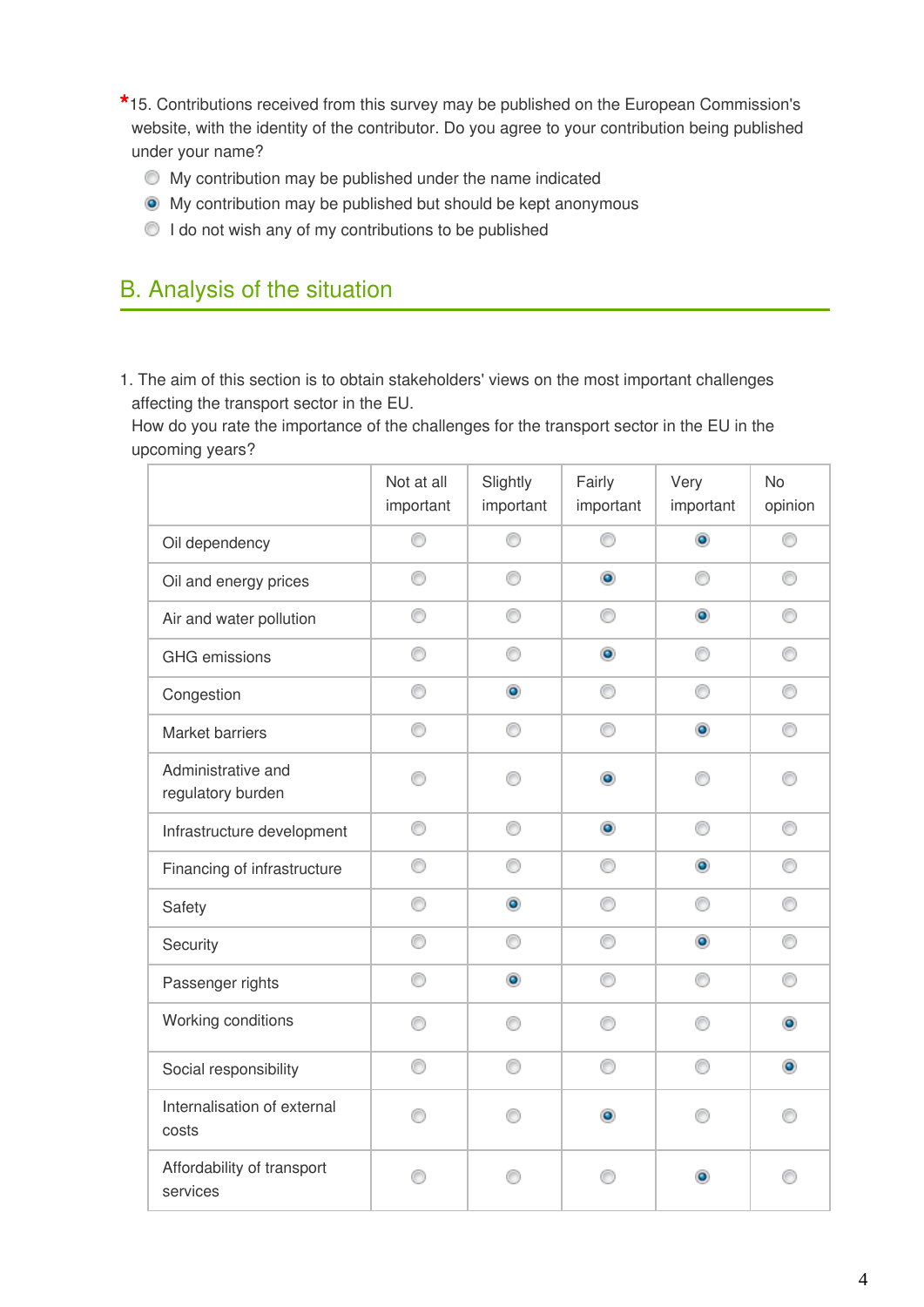| Accessibility to transport<br>services (availability and<br>proximity) |   |           |           | $\bullet$ |   |
|------------------------------------------------------------------------|---|-----------|-----------|-----------|---|
| Competition from third<br>countries                                    |   |           | ۰         |           |   |
| Increasing competitiveness                                             |   | $\bullet$ |           | e         |   |
| Urban mobility                                                         |   |           |           | $\bullet$ | ⋒ |
| Management and control of<br>increasing traffic                        | ۵ |           |           |           |   |
| Cross-border transport<br>services                                     |   |           |           | $\bullet$ |   |
| Innovation                                                             | ۵ |           |           | A         |   |
| Technological change                                                   |   |           | $\bullet$ | ⋒         | ⋒ |
| Multimodal transport                                                   |   | ۰         |           |           |   |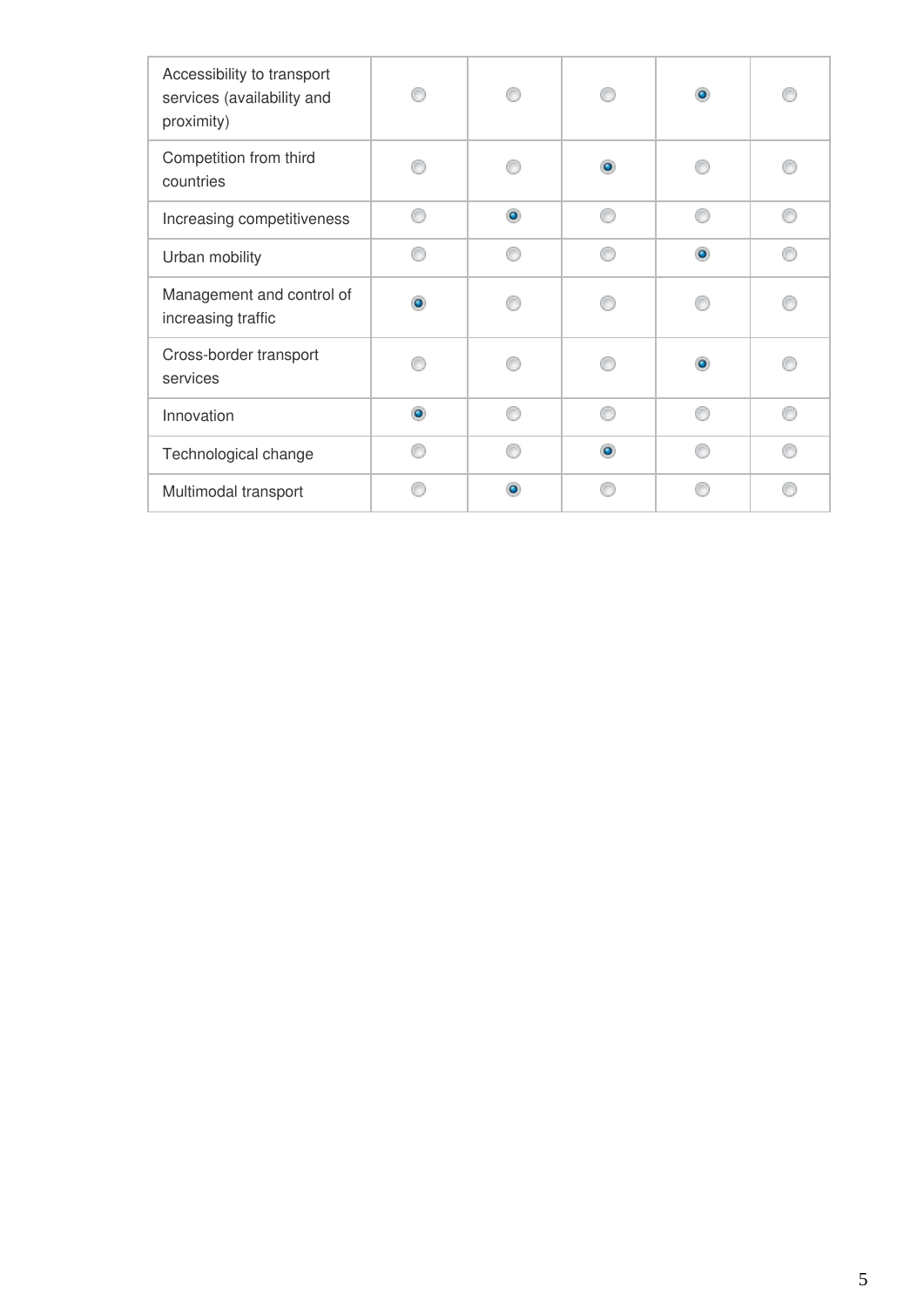#### 2. Please elaborate on your answers to the above statements and indicate any other challenges that should be taken into account.

From the point of view of transport users the primary goal should be building a transport network that is accessible and affordable to all societal groups, reliable and safe to use. Financing infrastructure and control and management of traffic are prerequisites but not the essentials. Urban transport should be deployed and governed on the correct level (all business is local) close to the ones who use it. Technological progress and innovation are only useful if it allows better solutions that are supportive of easy access into cities by smart mobility solutions.

Looking at the intrinsic added value of public transport it has to guarantee accessibility and improve network quality. Interaction with stakeholders in other sectors and fields of society is indispensable to foster an integrated development of local fields. Energy efficiency, land use planning and transport network development are 3 sides of the basic triangle that should be coordinated and geared from one hand. Consistent governing with solid and effectiveness of urban transport. PTA's need to develop a broad overview to analyse and be proactive on movements in relevant sector and markets. The toolkit of PTA's in larger cities is becoming more varied, effective and expanded. Urban intermodality and cross border connectivity determine largely the successful development of cities and their metropolitan transport networks. Congestion in traffic without a proper alternative will be detrimental to cities and their competitiveness to attract new businesses and generate employment and prosperity. Land use planning, sustainable energy strategies and consistent urban network development are strongly interrelated. The strength of this tripod will build a crucial factor to stimulate the local economy, business development employability and investments. Together they make a determinant for functional integration that will benefit or detrimental to the power of city's and their communities. To manage this ambitious goal urban authorities need to transform into forceful and integrated urban mobility agencies with the capability of being decisive to turn around growth of private car news.

### C. Assessment of the approach taken

The White Paper presents a long-term vision for transport with specific targets that are to be reached through various initiatives. Although, the impacts of the White Paper initiatives have in most of the cases not been visible so far, we would like to know your general impression on the approach taken. The objective of this section is also to verify if the strategy is well-balanced and properly addresses the challenges for transport sector and if it brings value added to transport policies in the EU.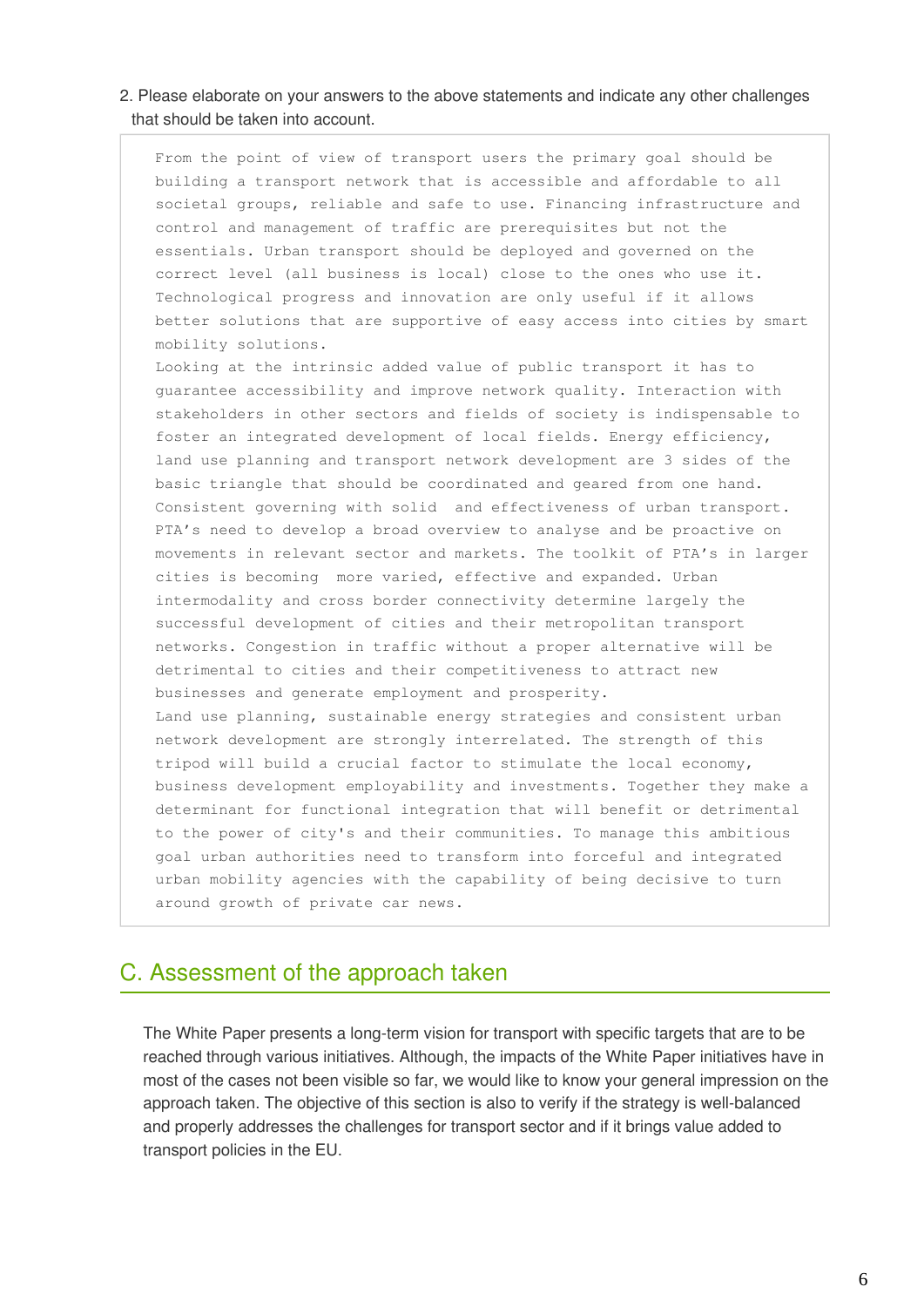|                                 | Very low | Low       | High      | Very high | No opinion |
|---------------------------------|----------|-----------|-----------|-----------|------------|
| Progress achieved so far        |          | ۰         | ⋒         |           |            |
| Relevance of the priorities set |          |           | $\bullet$ |           |            |
| Level of ambition               | ⋒        | ⋒         | ⋒         | $\bullet$ |            |
| Clarity of the strategy         | C        | $\bullet$ | ∩         |           |            |
| Coherence of the strategy       | ۵        |           |           |           |            |
| Cooperation with MS             |          |           |           |           | ۰          |
| Involvement of stakeholders     |          |           |           |           | ۵          |
| Communication of the strategy   | ⋒        | ۰         | ∩         |           |            |
| Costs of implementation         |          |           |           |           |            |

#### 1. What is your assessment of the following aspects of the White Paper?

#### 2. Please elaborate on your answers to the above statements.

We welcome the increased focus in the White Paper on cities and the challenges they face as part of the wider challenges facing Europe's transport system. However, this needs to be translated into concrete action in terms of involving cities in the policy making process, offering support and guidance to those with limited capacity and funding, both in terms of innovative demonstration projects and much needed infrastructure development. Greater coherence with other policy areas, in particular with air quality, energy and climate policy are needed. This also applies for the combat against urban sprawl by fostering housing plans in vicinity of high quality (sub)urban transport nodes. They constitute the capacity and capability to move city dwellers, workers and visitors around. Tourism is an ear that is easily overlooked and should be integrated in local and national transport strategies. Liberalisation of the cross border coach transport is not just a threat but also provides opportunities to further sustainable transport and guarantee accessible door-to-door networks. The last mile provisions strongly determine the strength of a whole chain of links into the mobility chain.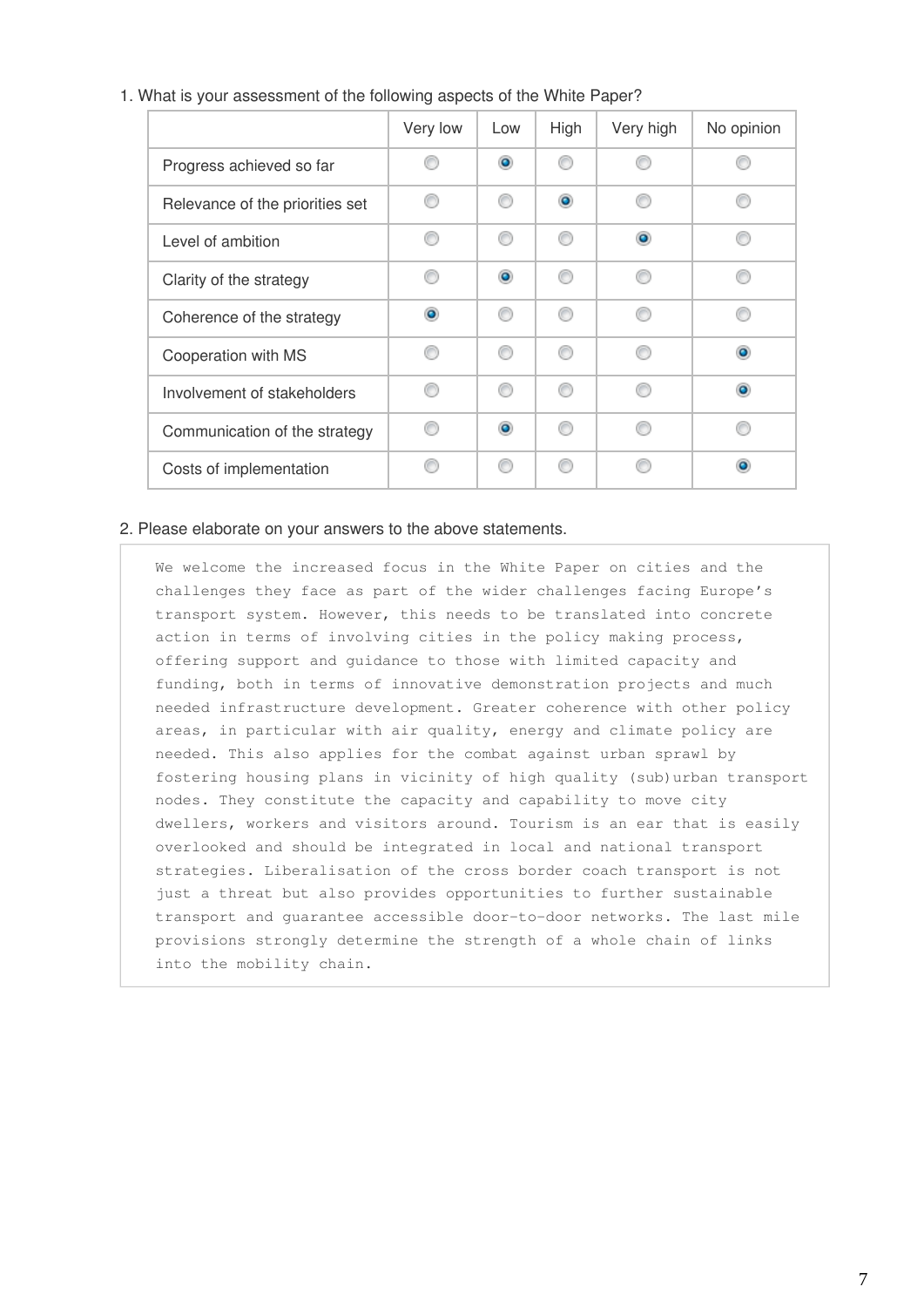3. Do you think that the most urgent challenges are adequately addressed in the White Paper? Is the list of priorities in the White Paper well-balanced? Please explain.

As the Green Paper, Towards a new culture for urban mobility stated: "Towns and cities are the drivers of the European economy". We are pleased that the Commission has placed creating jobs and growth at the heart of its agenda. Investment in our cities is an essential ingredient in kick starting economy growth and job creation. Investment in transport is the catalyst, providing access to employment, training and health care opportunities, unlocking areas for regeneration and development and delivering the connectivity on which prosperity is based. The White Paper rightly talks about the importance of improving cross-border connections and the reference to urban nodes in the new TEN-T Regulation is welcome but to date there is scant evidence that this is being taken seriously. If we really want to make our continent more competitive and build a prosperous, secure future for all our citizens then the EU must play its part in facilitating more effective integrated urban transport networks. The mid-term review is an opportunity to gear the EU's transport policy into the creation of a jobs and growth agenda.

#### 4. Do you see any contradictions/incoherencies in the objectives or in the implementation of the White Paper? Please specify.

1. Transport policy should be integrated and coherent and cannot be developed separately from other strategies particularly those related to the environment, energy efficiency and air quality in particular. 2. EU emission values should be more compelling and enforced on local level.

Urgent action is required to reduce vehicle emissions and meet the White Paper's aim of de-carbonising of local transport mainly for heavy vehicle like lorries and buses.

3.The role of cities in delivering the White Paper's objectives should be outlined stronger. Instruments should be deployed with more power and have to prevail. With a greater emphasis on the importance of cities and subsidiarity there can be more clarity that the principle of decision making should be conducted to the most appropriate level.

4. Overarching EU legislation in establishing parameters or operating conditions of urban access restriction schemes including LEZ's would set an example of inappropriate policy action.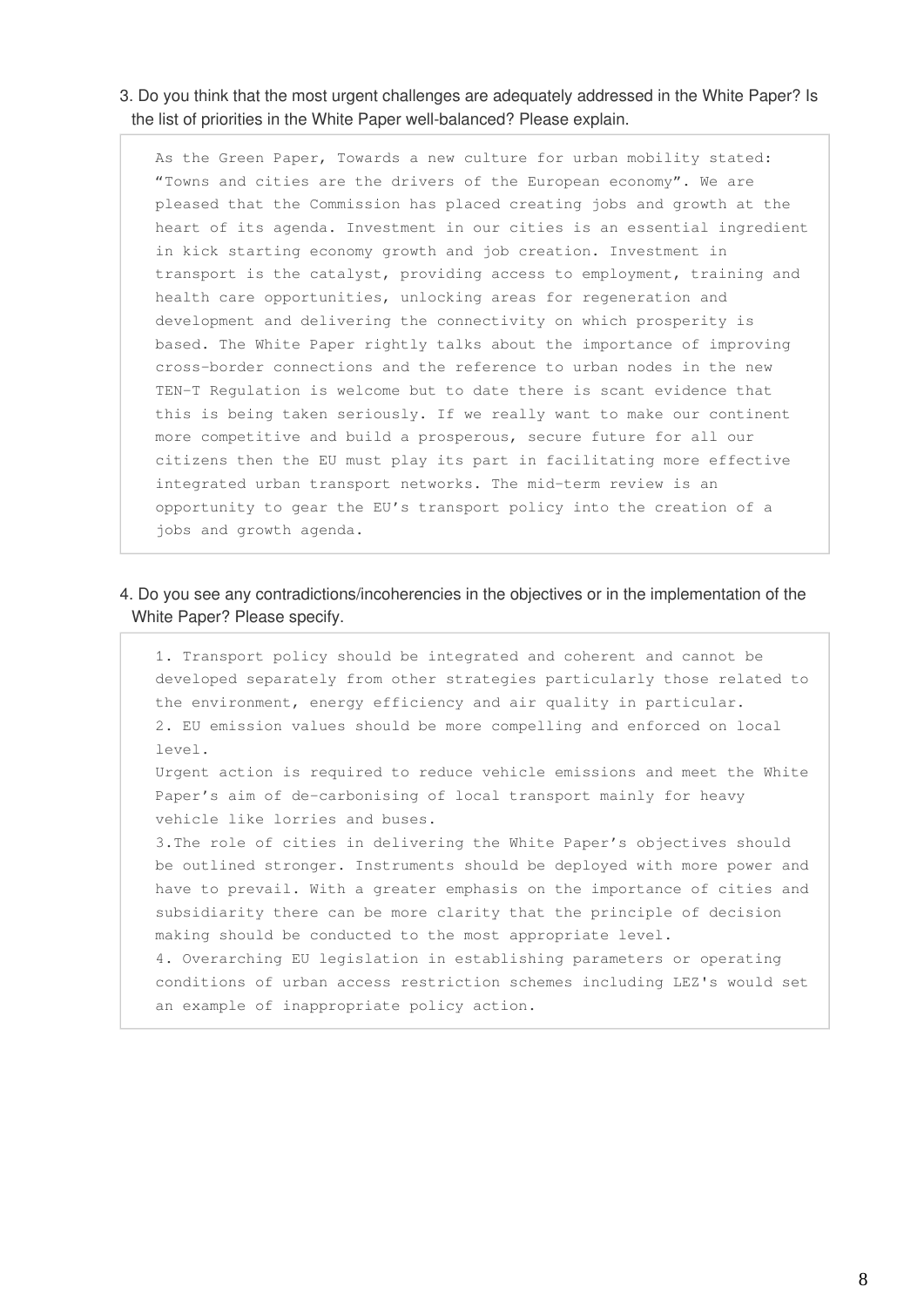5. Are the impacts resulting from the current implementation of the White Paper fairly distributed? Are there any regions, stakeholders, modes of transport that are affected differently than others? Please elaborate.

As a principle that is the case. How strong certain regions, stakeholders or modes are affected by the policy is a field that is still bare surveyed. There are tools to be developed to measure what added values are levered by the White Paper strategy. In general the progress on development of innovative solutions is stagnating in countries where the financial crises have impacted the level of public funding. The users of rail transport in the UK for example are suffering from the free setting of fares of regional rail transport franchisers, that are also not really integrated in the metropolitan transport strategies. Competition in rail transport and cross border connections in European corridors have a very different impact in some cities, depending on the strength of local government.

6. Are the White Paper initiatives and other European policies compatible with each other? Are the Member States policies compatible with the White Paper? Please specify..

Air quality poses an example where greater consistency in EU policy making would be helpful. Many cities currently breach EU limit values, many despite taking difficult and sometimes contentious decisions, for example by implementing access restriction schemes. Integrated strategy with transport, climate policy and vehicle regulation embedded has to fully involve cities and governing bodies in larger metropolitan areas.

7. Overall, do you think that the White Paper on transport has made a difference? What are the main achievements of the White Paper strategy? Please explain.

- EMTA welcomes the White Paper's recognition of the importance of cities in meeting the EU's transport challenges. However this needs to be developed as a result of the mid-term review. - The "urban node" concept in the TEN-T new guidelines provides good opportunities that need to be further elaborated and instrumented to be implemented clearly. Smart cities need to be fully developed with adequate financial firepower if they are to make a meaningful difference and contribute to the White paper's goals. - EU smart cities policy overall needs to be driven by cities.

### D. Expected impacts and implementation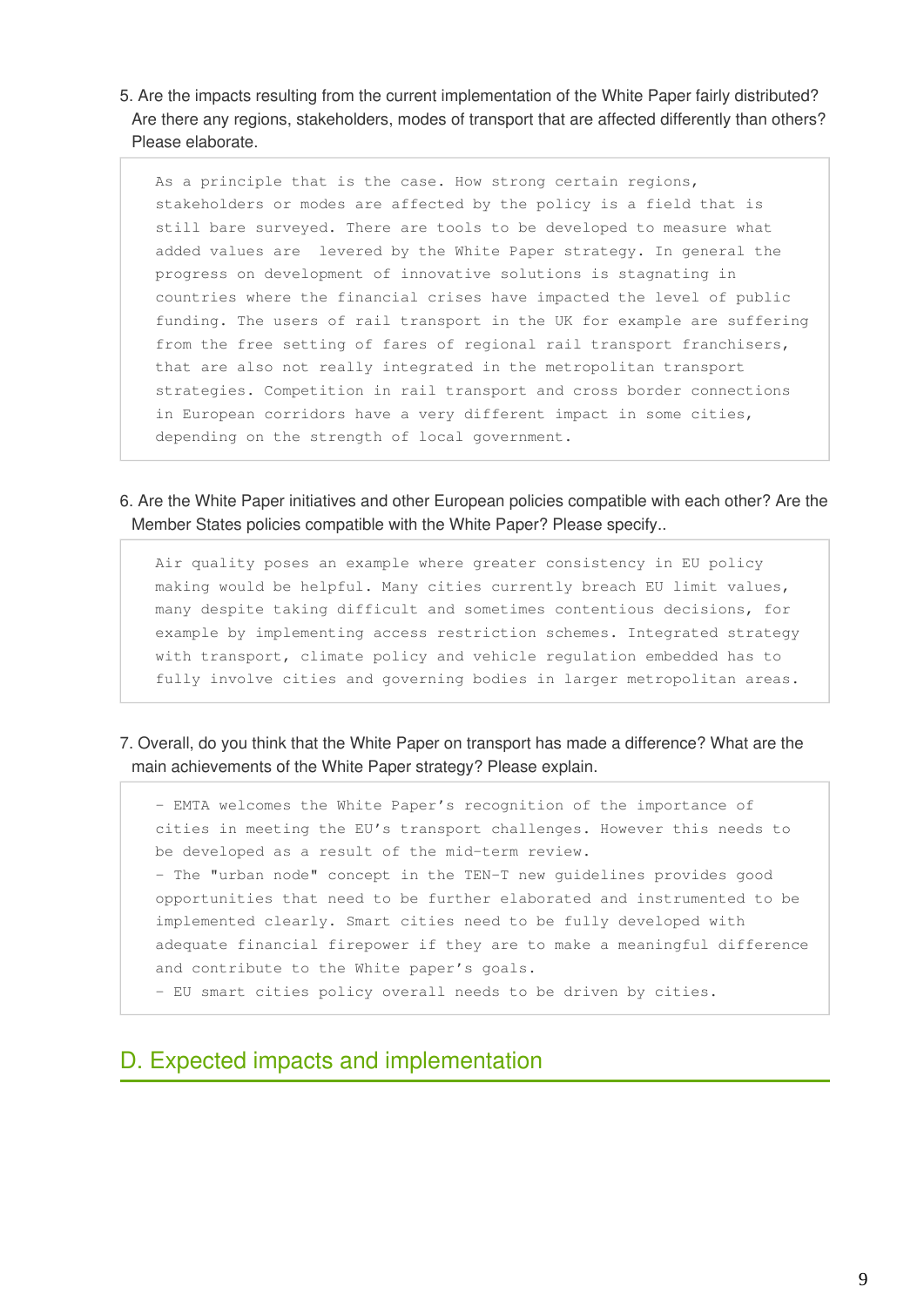The White Paper set a long-term vision for the EU transport system and a 10 year programme which should help achieving the transport policy objectives. Given the wide areas of intervention we would like to know your opinion, if the proposed mix of measures and the approach taken are appropriate. We would also like to verify if the goals set are a good benchmark for the transport policy or they need to be revised. In addition, this section should provide us with your opinion on potential obstacles and catalysts for the implementation of the White paper strategy.

|                                                     | Very<br>low | Low       | High      | Very<br>high | <b>No</b><br>opinion |
|-----------------------------------------------------|-------------|-----------|-----------|--------------|----------------------|
| A single European transport market                  | ∩           | ⊙         | ⋒         |              | ۰                    |
| Promotion of quality jobs and working<br>conditions |             |           |           |              | $\bullet$            |
| Secure transport                                    |             | ⋒         | ⋒         |              | $\bullet$            |
| <b>Transport safety</b>                             | ∩           | ∩         | ∩         | $\bullet$    | ⋒                    |
| Service quality and reliability                     |             | ∩         | 60        |              | $\bullet$            |
| Research and innovation in transport                |             | ∩         | $\bullet$ |              |                      |
| Promotion of more sustainable behaviour             | ⋒           | $\bullet$ | ∩         | ∩            | ⋒                    |
| Integrated urban mobility                           |             | $\bullet$ |           |              |                      |
| Modern transport infrastructure                     | $\bullet$   | ⊙         | ∩         |              |                      |
| Modal integration                                   | ∩           | $\bullet$ | ∩         | ⋒            | ⋒                    |
| Funding framework for transport<br>infrastructure   |             | ۰         |           |              |                      |
| Smart pricing and taxation                          |             |           |           |              | $\bullet$            |
| <b>External dimension</b>                           |             |           |           |              | $\bullet$            |

1. How do you assess the impact of the White Paper initiatives proposed, adopted and implemented so far by the Commission in the following areas?

#### 2. Please elaborate on your answers to the above statements.

Much greater progress needs to be made in achieving the aspiration of a road safety "zero vision", particularly in terms of pedestrians and cyclists • Greater focus on demonstration projects such as ZeEUS on electric buses with larger scope and longer duration projects in this area • There needs to be more rapid progress towards achieving zero emission vehicles and a shift to sustainable modes.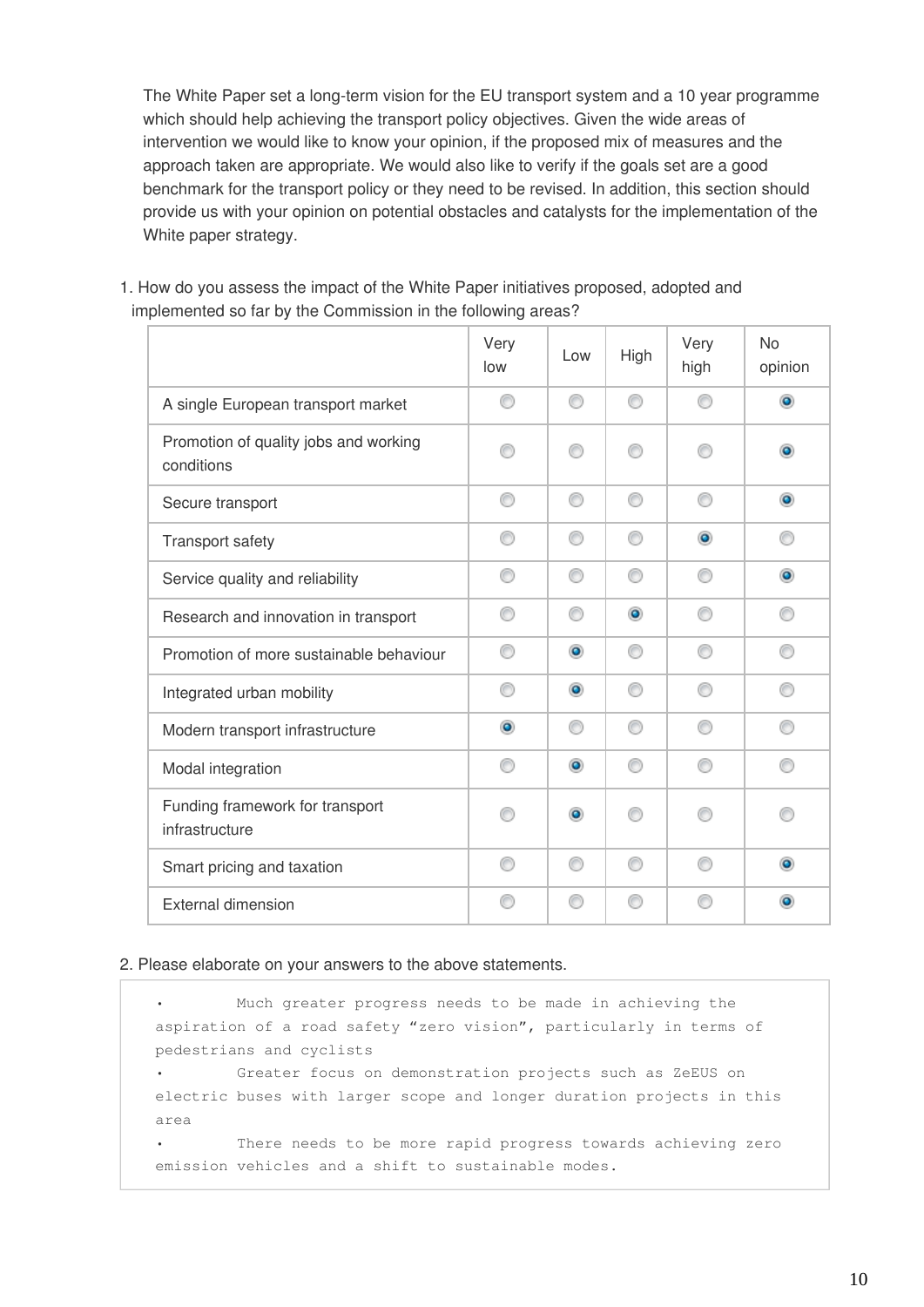#### 3. Are the White Paper initiatives coordinated well enough to deliver the expected results? Please explain.

The pillar of funding transport infrastructure, clean vehicles etc. should be put to broader use and accelerated. In this time of monetary policy opportunity knocks for speeding up investment in new rail infrastructure and bus vehicles, provided they are driven by energy efficient powertrains and the overall balance over sustainability is a positive one.

Coordination with the Juncker investment package and promotion of investments from the EIB leaves an unexplored field of underachieved opportunities the White Paper could instigate.

#### 4. Are the ten goals useful benchmarks for the EU transport policy? Please explain.

The focus on 40 priorities and 10 aspirational goals have been helpful in shaping detailed policy making. The Commission could best narrow down to the paramount objectives by working on a condensed realistic set of policy aspirations to guide policy making at every step

#### 5. Do the current goals for transport respond to the strategy's overall objective of more sustainable and competitive transport? Please explain.

As far as urban areas are concerned, the White Paper must have modal shift from private vehicles to public transport, walking and cycling at its core. Despite advances in technology, the only way we will be able to make progress on air quality, GHG emissions, noise reduction and congestion in order to improve people's lives is through more sustainable transport choices. Public transport operators have a part to play too and must make their services as simple and easy to use, with accurate, real time travel information and multi-modal integrated ticketing.

With new evidence and greater awareness of the negative consequences on human health of poor air quality, improving Europe's air needs a higher profile. In addition to continuing regulatory progress on vehicle emissions, the absolute priority must be the deployment of real world driving condition testing. We are extremely disappointed at the slow rate of progress since the White paper highlighted this as a priority issue.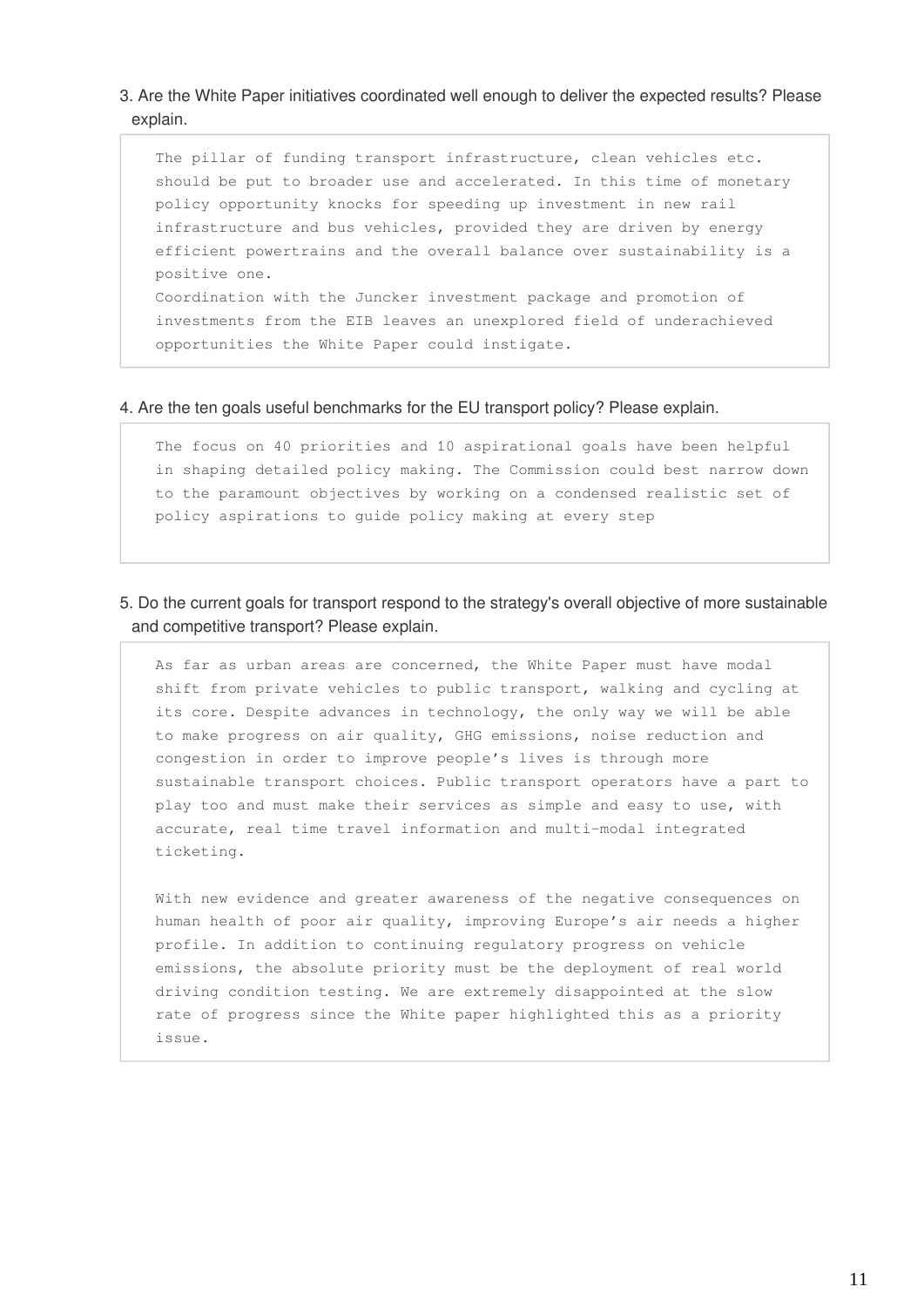6. How do you assess the importance of the aspects listed below as potential obstacles to the implementation of the White Paper strategy?

|                                                                                         | Very<br>low | Low            | High      | Very<br>high | <b>No</b><br>opinion |
|-----------------------------------------------------------------------------------------|-------------|----------------|-----------|--------------|----------------------|
| Approach taken (objectives, division of<br>competences, areas of intervention, timing,) | ⊙           |                |           | $\bullet$    |                      |
| Tools chosen (design of initiatives, legal form,<br>scope,)                             | ⋒           | $\circledcirc$ |           |              |                      |
| Different policies at MS level                                                          | ⊙           | $\bullet$      | ∩         | ⋒            | ⋒                    |
| Lack of support from the stakeholders                                                   | ∩           | ⋒              | ⋒         | ⋒            | $\bullet$            |
| Conflicting priorities                                                                  | ⋒           | ⋒              | ⋒         | $\bullet$    | ⋒                    |
| Insufficient financial means                                                            | ∩           |                | ⋒         | $\bullet$    | ⋒                    |
| Insufficient consideration of local specificities                                       | ⋒           | ⋒              | $\bullet$ | ⋒            | ⋒                    |
| Social costs                                                                            | ⊙           | ⊙              | ⊙         | ⋒            | $\bullet$            |
| Economic costs                                                                          | ⋒           |                |           |              | $\bullet$            |

#### 7. Please elaborate on your answers to the above statements and indicate any other potential obstacles to the implementation.

Coherence within the Commission's policy making and the recognition that strategies such as transport promotion, energy use and air quality are not to be seen in isolation is pivotal

EMTA welcomes the approach so far taken in respect to urban initiatives of best practice and guidance and would be concerned if the Commission decided to mandate urban transport policies and planning (as opposed to technical harmonization) through legislation In terms of the organization of urban public transport services, above all the sector needs regulatory stability and despite the best of motives, the current revision to Regulation 1370/2007 is creating potential instability and insecurity in the local transport community and therefore disruptive and not instrumental.

#### 8. What factors have stimulated the implementation of the White Paper strategy? Have the proposed approach and tools been optimal?

Yes. The appreciation that cities and urban authorities in the metropolitan areas should benefit from grades of freedom and flexibility to develop policies that will address their unique problems is crucial and therefore applauded.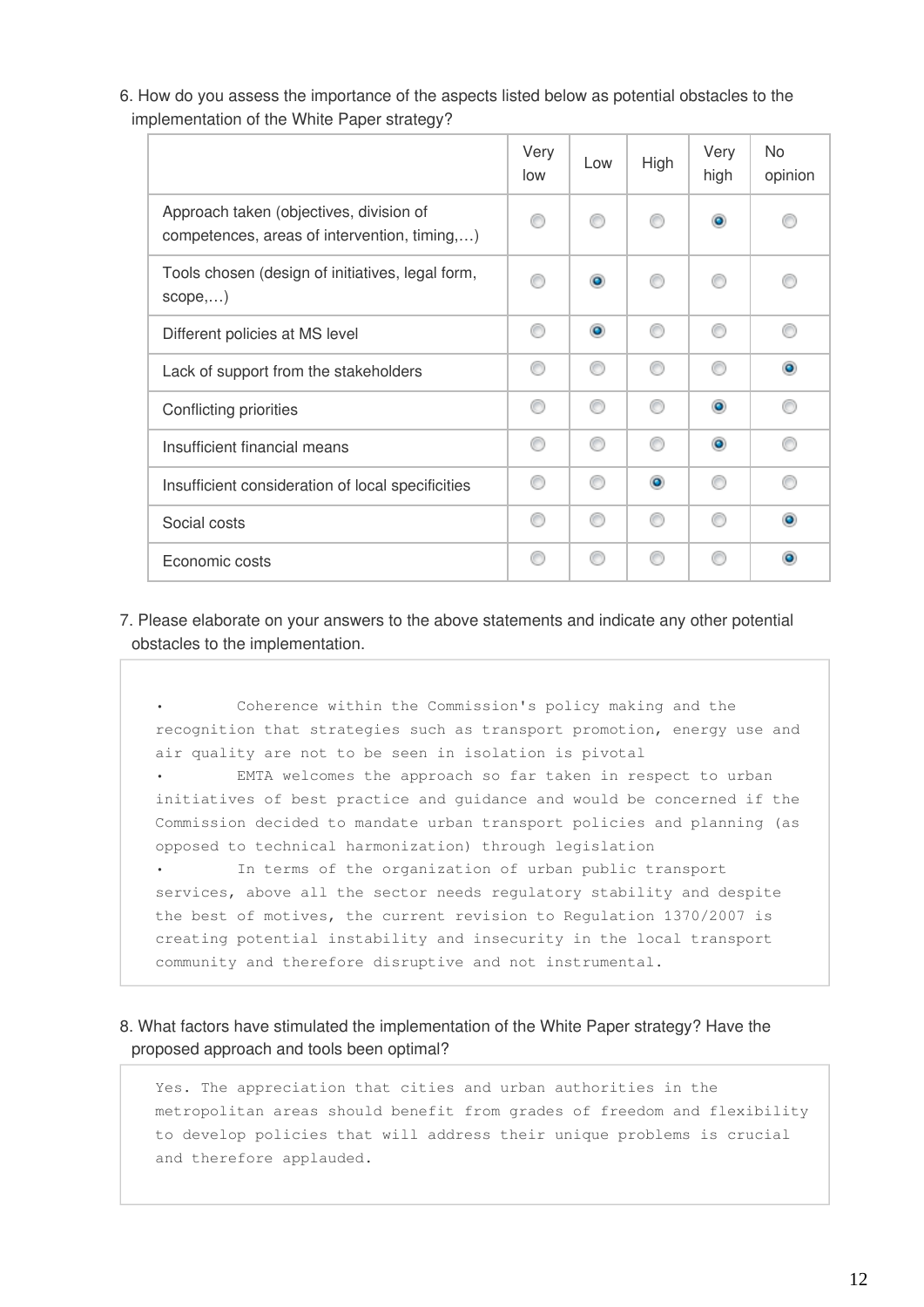## E. Way forward

Considering the review of the 2011 White Paper, we would like to receive your feedback on the focus of the strategy for its further implementation and improve its effectiveness and efficiency.

1. What would best be done at the EU level to ensure that the strategy delivers results? What would best be done at the Member States level?

1. Decision making must take place at the most appropriate level were the impacts are directly conceivable and experienced. In general terms in relation to urban transport policy, we believe the Commission is best placed to provide guidance, best practice and technical assistance to cities where needed. Cities must be involved in this process from the outset. It is for member states to provide cities with detailed regulatory frameworks for issues such as access restriction schemes. 2. It is not the role of the Commission to mandate initiatives and

practices in such areas. Moreover, the precise design and implementation of urban transport schemes should be left to cities themselves which are democratically accountable to the communities they serve.

#### 2. How could Member States be better encouraged to follow and implement the common transport policy set in the White Paper?

By setting a flexible policy framework, allowing member states after consultation with their cities and other stakeholders, the freedom to design and implement transport policy which best meet their unique circumstances, is the most appropriate way to foster a common transport policy. This fits into the new Commission's philosophy of legislating only where it is necessary to take action at EU level.

#### 3. What adjustments within the strategy would you suggest to improve its efficiency and effectiveness?

A greater role for cities in the development of the strategy with genuine consultation would improve its efficiency and its chances of success. This should be done within the framework of the Commission's focus on jobs, competitiveness and growth and a recognition of the crucial place of cities in the implementation of that agenda.

#### 4. How could the strategy be better linked with other EU policies?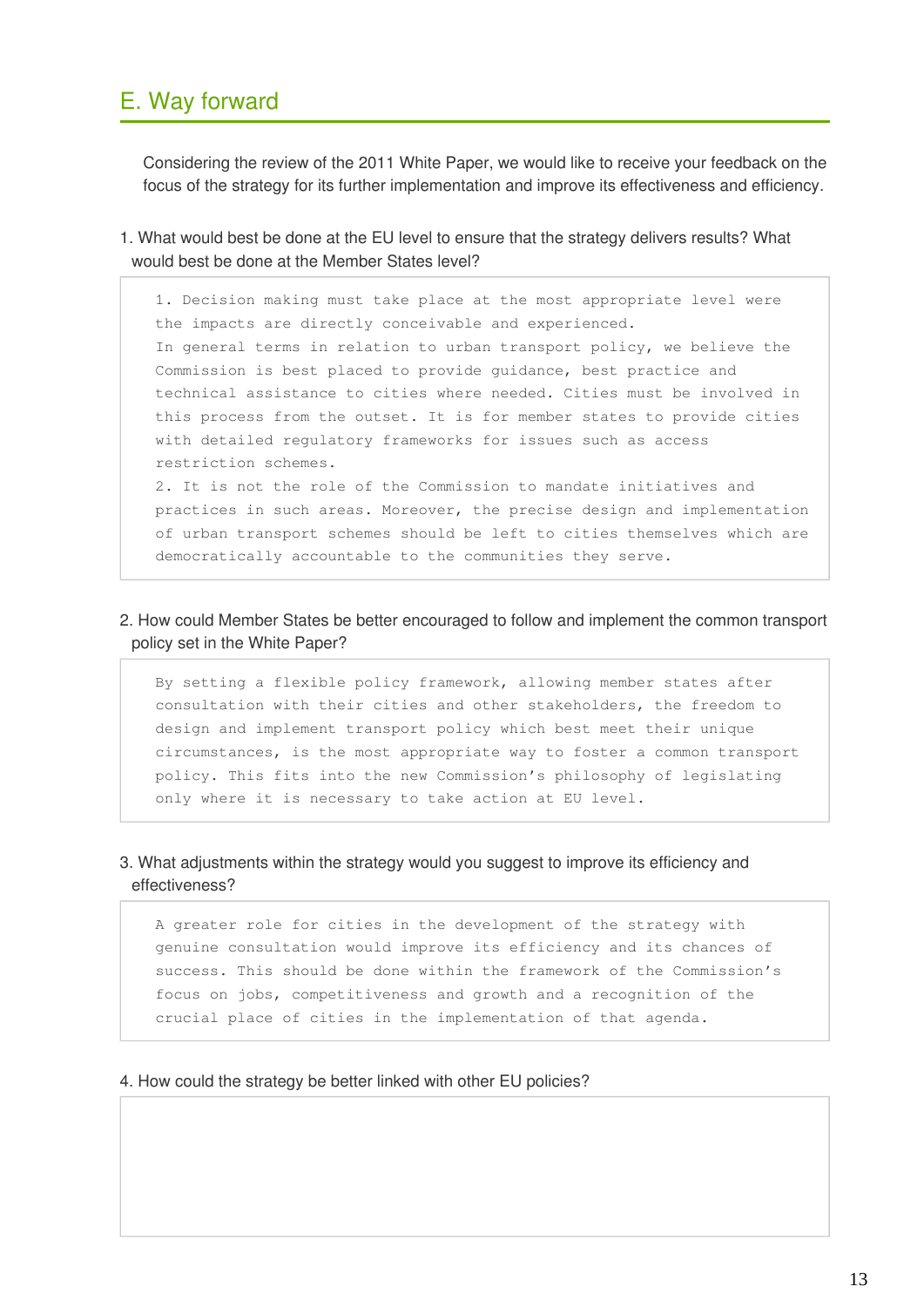#### 1. Are there any other issues you would like to highlight in relation to the White Paper?

We welcome the White Paper's commitment to help "promote the development and use of intelligent systems for interoperable and multimodal scheduling, information, online reservation systems and smart ticketing". We would not support legislation to create a top-down EU-wide ticketing solution. Many cities have already developed integrated, multi-modal smart card ticketing schemes and it would be a tremendous waste of public resources if these were ignored. As we have shown in London where contactless payment based on standard issue bank cards already account for over a million journeys a day on our transport network (March 2015), barely six months after it was introduced, technology is evolving so rapidly that legislating in this area would hinder rather than help innovation. The role of the Commission is to help foster innovation in the rea of ticketing and travel information and in this regard we support moves to require railway undertakings to make available their real time travel, traffic and fare data.

2. Please give reference to any studies or documents that you think are of relevance for this consultation, with links for online download where possible.

Submitting of a short paper delivered for a meeting of the COST project last september might give a flavour or the way EMTA perceives the role of metropolitan areas and authorities in cities to cater for a sustainable quality network, innovations that are complying with users abilities and to an environment with an encompassing transport strategy.

Urban transport should therefore be embedded in broader policies to be inclusive and geared to long term liveable goals and the needs of city dwellers.

3. Please upload any additional contribution (e.g. position papers). **• f9a4d97d-cdfc-4fbb-b82c-c930f73edda2/Report COST 0210\_2014\_RVDP.pdf**

#### **Useful links**

[Background document](http://ec.europa.eu/transport/media/consultations/doc/2015-white-paper-2011-midterm-review/background.pdf)

(http://ec.europa.eu/transport/media/consultations/doc/2015-white-paper-2011-midterm-review/background.pc

[About this consultation](http://ec.europa.eu/transport/modes/maritime/consultations/2015-white-paper-2011-midterm-review_en.htm)

[\(http://ec.europa.eu/transport/modes/maritime/consultations/2015-white-paper-2011-midterm-review\\_en.htm\)](http://ec.europa.eu/transport/modes/maritime/consultations/2015-white-paper-2011-midterm-review_en.htm)